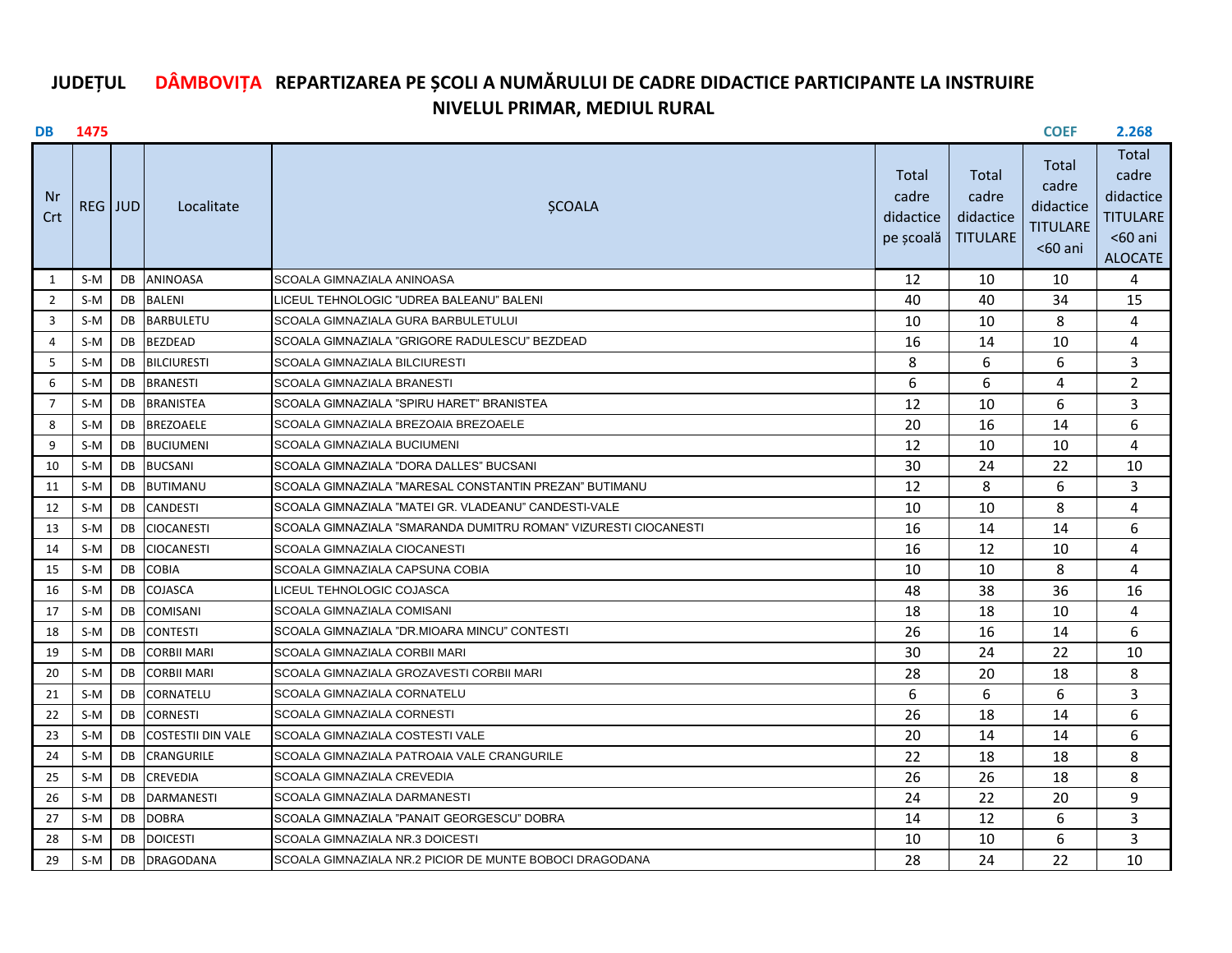| Nr<br>Crt | REG JUD |    | Localitate           | <b>SCOALA</b>                              | Total<br>cadre<br>didactice<br>pe școală | Total<br>cadre<br>didactice<br><b>TITULARE</b> | Total<br>cadre<br>didactice<br><b>TITULARE</b><br>$60$ ani | Total<br>cadre<br>didactice<br><b>TITULARE</b><br>$60$ ani<br><b>ALOCATE</b> |
|-----------|---------|----|----------------------|--------------------------------------------|------------------------------------------|------------------------------------------------|------------------------------------------------------------|------------------------------------------------------------------------------|
| 30        | $S-M$   | DB | <b>DRAGOMIRESTI</b>  | SCOALA GIMNAZIALA DRAGOMIRESTI             | 20                                       | 20                                             | 18                                                         | 8                                                                            |
| 31        | $S-M$   | DB | <b>DRAGOMIRESTI</b>  | SCOALA GIMNAZIALA RANCACIOV DRAGOMIRESTI   | 16                                       | 14                                             | 12                                                         | 5                                                                            |
| 32        | $S-M$   | DB | <b>FINTA</b>         | SCOALA GIMNAZIALA FINTA                    | 16                                       | 14                                             | 12                                                         | 5                                                                            |
| 33        | $S-M$   | DB | <b>GLODENI</b>       | SCOALA GIMNAZIALA "BUICA IONESCU" GLODENI  | 20                                       | 18                                             | 16                                                         | $\overline{7}$                                                               |
| 34        | $S-M$   | DB | <b>GURA FOIL</b>     | SCOALA GIMNAZIALA GURA FOII                | 8                                        | 8                                              | 6                                                          | 3                                                                            |
| 35        | $S-M$   | DB | <b>GURA SUTII</b>    | SCOALA GIMNAZIALA GURA SUTII               | 24                                       | 20                                             | 16                                                         | $\overline{7}$                                                               |
| 36        | $S-M$   | DB | <b>HULUBESTI</b>     | SCOALA GIMNAZIALA NR.1 HULUBESTI           | 12                                       | 12                                             | 10                                                         | 4                                                                            |
| 37        | $S-M$   | DB | I. L. CARAGIALE      | SCOALA GIMNAZIALA NR.1 I. L. CARAGIALE     | 28                                       | 24                                             | 20                                                         | 9<br>4                                                                       |
| 38        | $S-M$   | DB | <b>IEDERA</b>        | SCOALA GIMNAZIALA IEDERA DE JOS            | 14                                       | 14                                             | 10                                                         |                                                                              |
| 39        | S-M     | DB | <b>LUCIENI</b>       | SCOALA GIMNAZIALA LUCIENI                  | 12                                       | 12                                             | 8                                                          | 4                                                                            |
| 40        | S-M     | DB | <b>LUDESTI</b>       | SCOALA GIMNAZIALA TELESTI LUDESTI          | 28                                       | 28                                             | 22                                                         | 10                                                                           |
| 41        | $S-M$   | DB | LUNGULETU            | SCOALA GIMNAZIALA NR.2 LUNGULETU           | 30                                       | 28                                             | 28                                                         | 12                                                                           |
| 42        | $S-M$   | DB | <b>MALU CU FLORI</b> | SCOALA GIMNAZIALA MALU CU FLORI            | 10                                       | 8                                              | 8                                                          | 4                                                                            |
| 43        | $S-M$   | DB | <b>MANESTI</b>       | SCOALA GIMNAZIALA MANESTI                  | 34                                       | 32                                             | 30                                                         | 13                                                                           |
| 44        | $S-M$   | DB | <b>MATASARU</b>      | SCOALA GIMNAZIALA MATASARU                 | 24                                       | 22                                             | 20                                                         | 9                                                                            |
| 45        | $S-M$   | DB | <b>MOROENI</b>       | SCOALA GIMNAZIALA "ION CIORANESCU" MOROENI | 18                                       | 14                                             | 10                                                         | 4                                                                            |
| 46        | $S-M$   | DB | <b>MORTENI</b>       | SCOALA GIMNAZIALA MORTENI                  | 10                                       | 10                                             | 8                                                          | 4                                                                            |
| 47        | $S-M$   | DB | <b>MOTAIENI</b>      | <b>SCOALA PRIMARA MOTAIENI</b>             | $\overline{2}$                           | $\mathbf 0$                                    | $\Omega$                                                   | 0                                                                            |
| 48        | $S-M$   | DB | <b>NICULESTI</b>     | SCOALA GIMNAZIALA NICULESTI                | 28                                       | 26                                             | 20                                                         | 9                                                                            |
| 49        | $S-M$   | DB | <b>NUCET</b>         | SCOALA GIMNAZIALA NUCET                    | 22                                       | 18                                             | 16                                                         | $\overline{7}$                                                               |
| 50        | $S-M$   | DB | <b>ODOBESTI</b>      | SCOALA GIMNAZIALA ODOBESTI                 | 32                                       | 26                                             | 22                                                         | 10                                                                           |
| 51        | S-M     | DB | PERSINARI            | SCOALA GIMNAZIALA PERSINARI                | 10                                       | 10                                             | 10                                                         | 4                                                                            |
| 52        | $S-M$   | DB | PETRESTI             | SCOALA GIMNAZIALA PETRESTI                 | 20                                       | 20                                             | 18                                                         | 8                                                                            |
| 53        | $S-M$   | DB | PIETRARI             | <b>SCOALA GIMNAZIALA PIETRARI</b>          | 10                                       | 10                                             | 10                                                         | 4                                                                            |
| 54        | S-M     | DB | PIETROSITA           | SCOALA GIMNAZIALA "SF. NICOLAE" PIETROSITA | 10                                       | 10                                             | 10                                                         | 4                                                                            |
| 55        | $S-M$   | DB | <b>POIANA</b>        | SCOALA GIMNAZIALA NR.1 POIANA              | 16                                       | 16                                             | 14                                                         | 6                                                                            |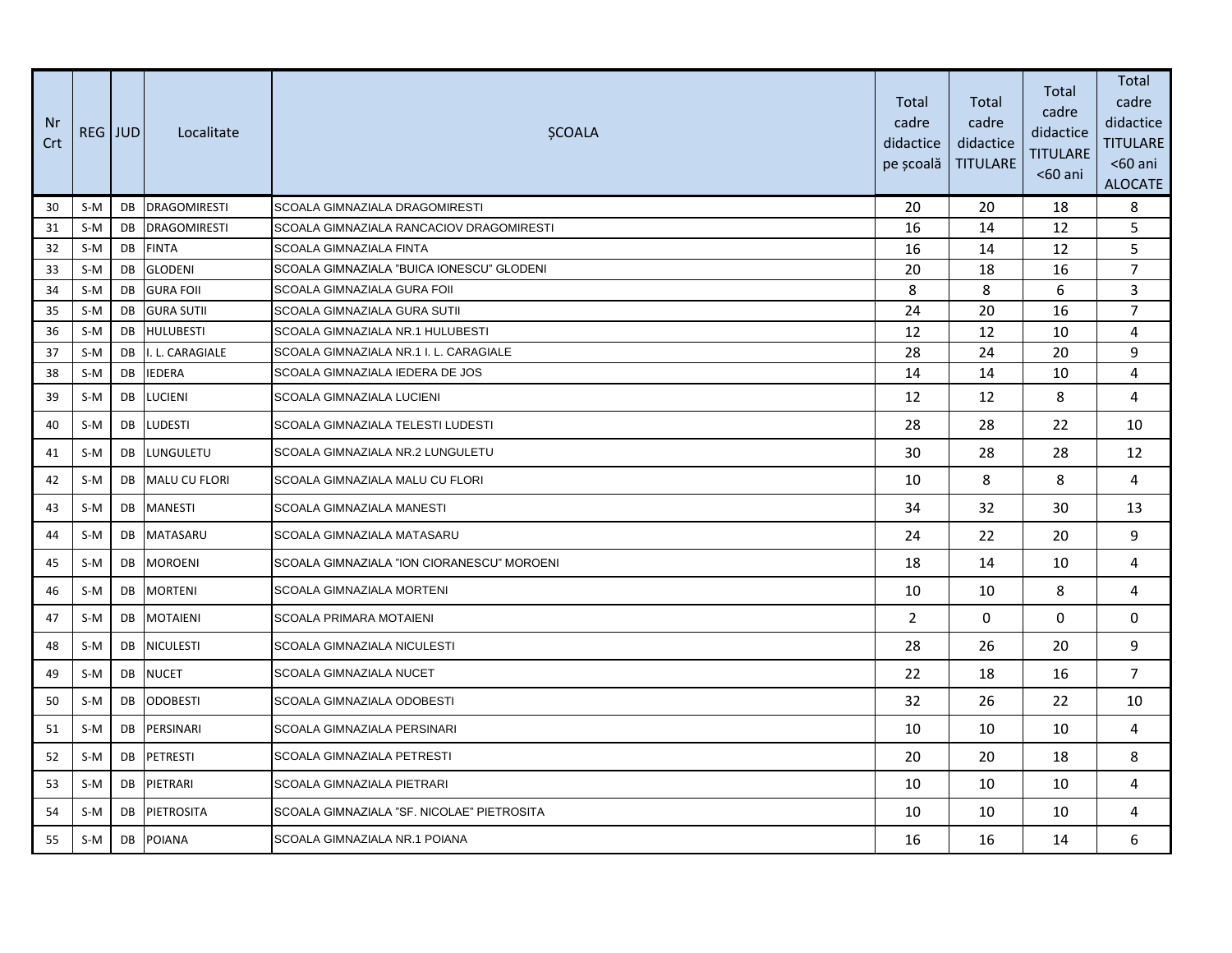| Nr<br>Crt | REG JUD |    | Localitate            | <b>ŞCOALA</b>                                  | Total<br>cadre<br>didactice<br>pe școală | Total<br>cadre<br>didactice<br><b>TITULARE</b> | Total<br>cadre<br>didactice<br><b>TITULARE</b><br>$60$ ani | Total<br>cadre<br>didactice<br><b>TITULARE</b><br>$60$ ani<br><b>ALOCATE</b> |
|-----------|---------|----|-----------------------|------------------------------------------------|------------------------------------------|------------------------------------------------|------------------------------------------------------------|------------------------------------------------------------------------------|
| 56        | $S-M$   | DB | <b>POTLOGI</b>        | <b>SCOALA GIMNAZIALA POTLOGI</b>               | 28                                       | 20                                             | 18                                                         | 8                                                                            |
| 57        | $S-M$   | DB | POTLOGI               | SCOALA GIMNAZIALA ROMANESTI POTLOGI            | 32                                       | 26                                             | 24                                                         | 11                                                                           |
| 58        | S-M     | DB | <b>PRODULESTI</b>     | SCOALA GIMNAZIALA PRODULESTI                   | 12                                       | 12                                             | 12                                                         | 5                                                                            |
| 59        | $S-M$   | DB | <b>PUCHENI</b>        | SCOALA GIMNAZIALA "NICOLAE VLAD" PUCHENI       | 8                                        | 8                                              | 8                                                          | 4                                                                            |
| 60        | $S-M$   | DB | RACIU                 | <b>SCOALA GIMNAZIALA RACIU</b>                 | 16                                       | 16                                             | 12                                                         | 5                                                                            |
| 61        | $S-M$   | DB | <b>RASCAETI</b>       | SCOALA GIMNAZIALA RASCAETI                     | 10                                       | 10                                             | 10                                                         | 4                                                                            |
| 62        | $S-M$   | DB | <b>RAU ALB</b>        | SCOALA GIMNAZIALA RAU ALB DE JOS               | 4                                        | $\overline{2}$                                 | $\overline{2}$                                             | $\mathbf{1}$                                                                 |
| 63        | $S-M$   |    | DB RAZVAD             | SCOALA GIMNAZIALA RAZVAD                       | 18                                       | 16                                             | 16                                                         | $\overline{7}$                                                               |
| 64        | $S-M$   | DB | <b>RUNCU</b>          | SCOALA GIMNAZIALA "CONSTANTIN SECAREANU" RUNCU | 16                                       | 14                                             | 14                                                         | 6                                                                            |
| 65        | S-M     | DB | <b>SALCIOARA</b>      | SCOALA GIMNAZIALA GHINESTI SALCIOARA           | 20                                       | 20                                             | 20                                                         | 9                                                                            |
| 66        | S-M     |    | DB SELARU             | SCOALA GIMNAZIALA SELARU                       | 16                                       | 14                                             | 14                                                         | 6                                                                            |
| 67        | $S-M$   | DB | <b>SLOBOZIA MOARA</b> | SCOALA GIMNAZIALA SLOBOZIA MOARA               | 10                                       | 8                                              | 4                                                          | $\overline{2}$                                                               |
| 68        | S-M     | DB | SOTANGA               | SCOALA GIMNAZIALA "PROF. ILIE POPESCU" SOTANGA | 26                                       | 20                                             | 16                                                         | $7^{\circ}$                                                                  |
| 69        | S-M     | DB | <b>TARTASESTI</b>     | SCOALA GIMNAZIALA TARTASESTI                   | 28                                       | 20                                             | 18                                                         | 8                                                                            |
| 70        | $S-M$   | DB | <b>TATARANI</b>       | SCOALA GIMNAZIALA TATARANI                     | 20                                       | 18                                             | 10                                                         | 4                                                                            |
| 71        | $S-M$   | DB | <b>ULIESTI</b>        | SCOALA GIMNAZIALA ULIESTI                      | 20                                       | 20                                             | 18                                                         | 8                                                                            |
| 72        | S-M     | DB | <b>ULMI</b>           | SCOALA GIMNAZIALA ULMI                         | 10                                       | 10                                             | 4                                                          | $\mathbf{2}$                                                                 |
| 73        | $S-M$   | DB | <b>VACARESTI</b>      | SCOALA GIMNAZIALA "IANCU VACARESCU" VACARESTI  | 16                                       | 14                                             | 12                                                         | 5                                                                            |
| 74        | S-M     | DB | <b>VALEA LUNGA</b>    | SCOALA GIMNAZIALA CRICOV VALEA LUNGA           | 18                                       | 16                                             | 16                                                         | $7^{\circ}$                                                                  |